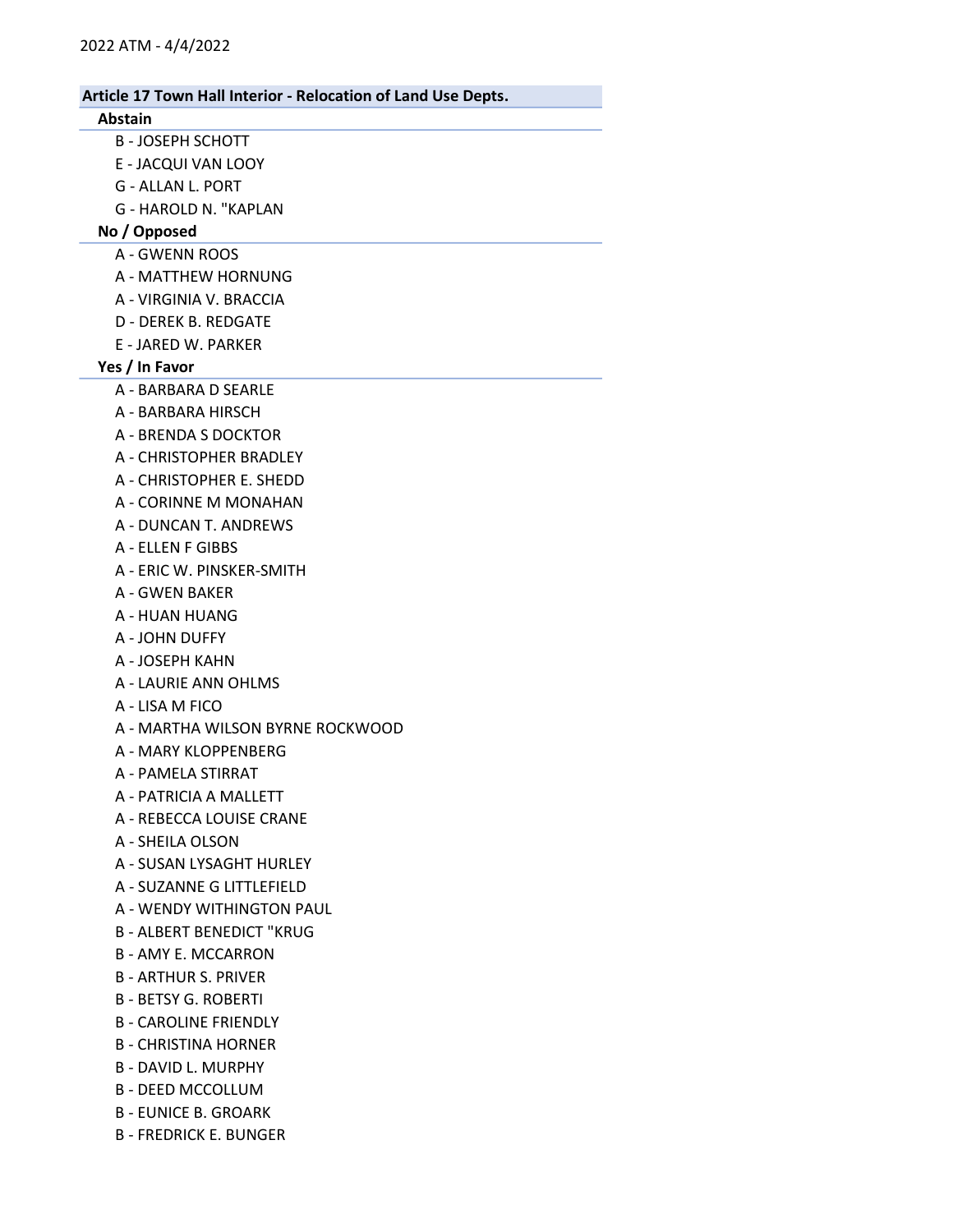- B GARY ARTHUR
- B IVY WANG
- B JAMES L. ROBERTI
- B JOSEPH MICHAEL "HICKSON
- B KATHERINE S. CORT
- B KELLY C. FRIENDLY
- B LINDA H. CHOW
- B MARY EATON CROWN
- B MELISSA A. MARTIN
- B MIDDLETON ANSLEY "MARTIN
- B NORA TRACY PHILLIPS
- B PAUL THOMAS DELANEY
- B PETRO LISOWSKY
- B ROBERTA MORGENSTERN
- B S. PETER W. JONES
- B SCOTT K. BENDER
- B SKYE JACOBS
- C AMY SB GOTTSCHALK
- C ANDREA N. WARD
- C ANN M. HOWLEY
- C ANN WELKE RAPPAPORT
- C BEATRICE BEZMALINOVIC DHEBAR
- C CHRISTINE S. MIZZI
- C ELIZABETH LASHWAY
- C HOLLY M. GRACE
- C HYUN SOOK RYU SONG
- C KATE MCGEOUGH
- C KATHY Y. EGAN
- C KELLY MCCOULF NORRIS
- C LEANNE J. LEIBMAN
- C LINDA OLIVER GRAPE
- C LOIS SULLIVAN
- C LUCIENNE V. RONCO
- C LUCY ROONEY KAPPLES
- C MARCIA TESTA SIMONSON
- C MARTIN JAY "MCHALE
- C PAMELA POSEY
- C SARA H. RAVERET
- C SARAH H. PEDERSEN
- C SHARON L. GRAY
- C SUSAN K. MAGGIONI
- C THOMAS H. ULFELDER
- C WENDY HARRIS GARBER
- D ANN-MARA S. LANZA
- D CAROL ALMEDA-MORROW
- D CHRISTINE A. KEHOE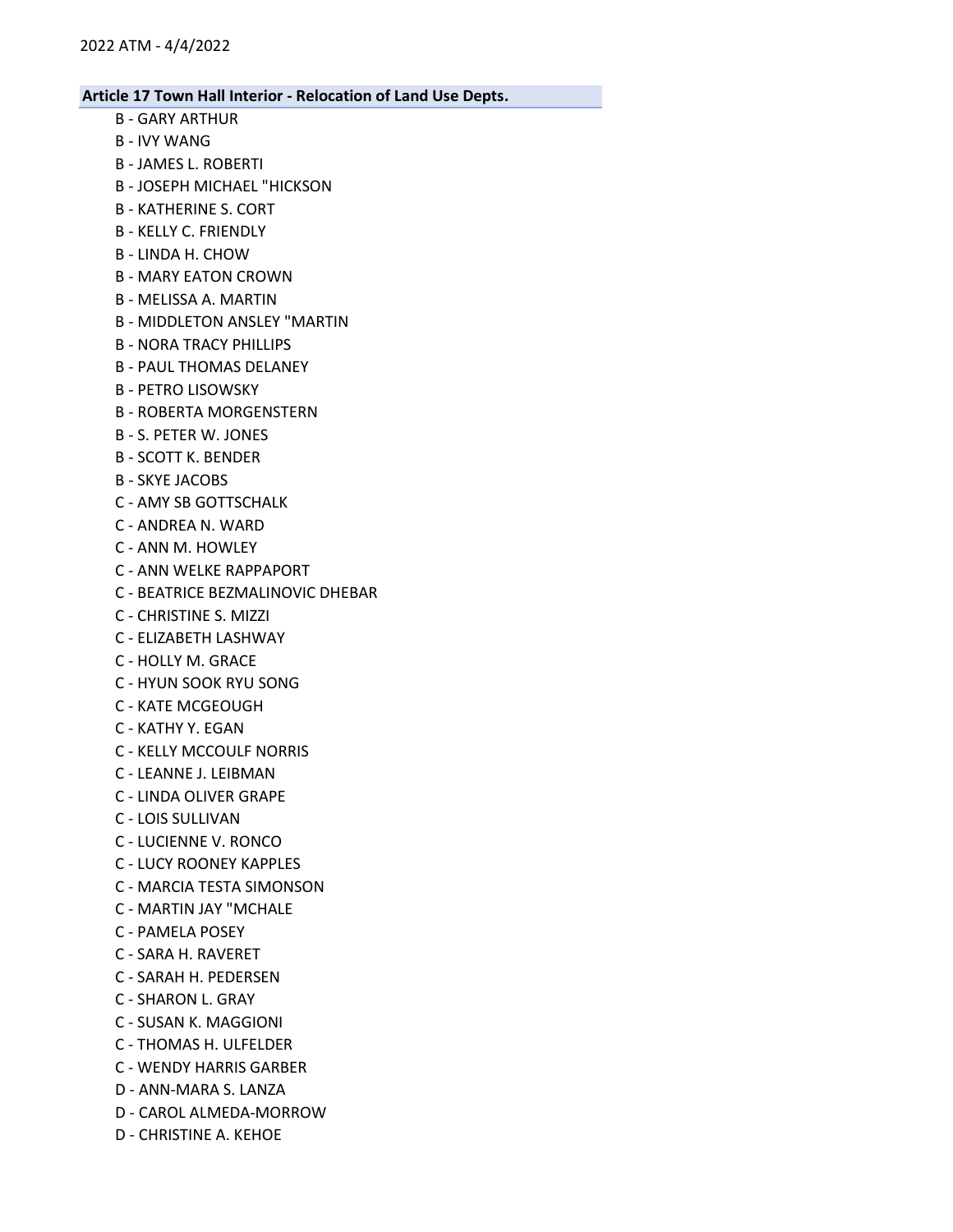- D CRAIG EDWARD MACK
- D DIANE E. HALL
- D ELIZABETH H. SHLALA
- D ELIZABETH SULLIVAN WOODS
- D GAIL FRANCES SULLIVAN
- D IAN COHEN
- D ILLANA S. NISSENBAUM
- D JOHN D. LANZA
- D JOHN SCHULER
- D LAURA ROBERT-FRAGASSO
- D LAURA SCHOTSKY OLTON
- D LINA EVE VITA MUSAYEV
- D LORI A. FERRANTE
- D MARGIE PALLADINO
- D MARK B. BENJAMIN
- D MARY BETH GRIMM
- D MASON R. SMITH
- D MAURA MURPHY
- D PATTI QUIGLEY
- D RICHARD D. "HILL
- D SANDRA SABA JOSEPH
- D STEPHEN G. MURPHY
- D W. ARTHUR "GARRITY
- E CAREN PARKER
- E DENNIS DISCHINO
- E JESSICA BETH GRAHAM
- E JOAN GAUGHAN
- E KATHERINE K. MACDONALD
- E KATHERINE L. "BABSON
- E KEVIN J. MACDONALD
- E LAURENCE D. SHIND
- E LISE M. OLNEY
- E MARLA L. ROBINSON
- E MARY GARD
- E NANCY L. GOODEN WESTENBERG
- E NEAL R. GOINS
- E ODESSA MB SANCHEZ
- E PAUL A. CRAMER
- E RAINA C. MCMANUS
- E RANI ELWY
- E REGINA C. LAROCQUE
- E SUSAN E. RYAN
- E SYLVIA T. HAHN-GRIFFITHS
- E THOMAS J. MACDONALD
- E TIMOTHY W. FULHAM
- E WENDY A. HAERING-ENGELS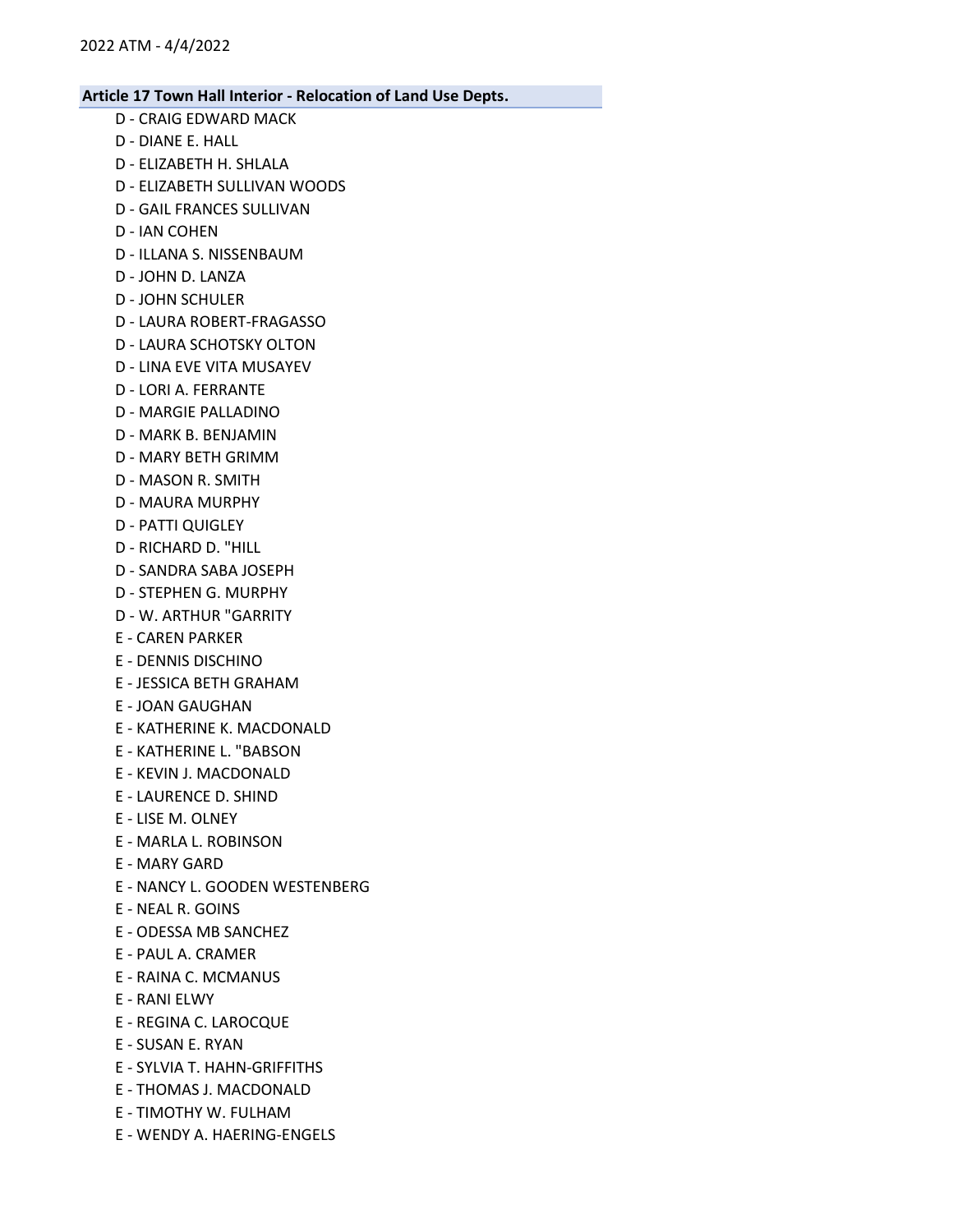- E WENDY S. BECK VON PECCOZ
- F ANNE P. COHEN
- F C. MADISON "RILEY
- F CYNTHIA C. EDWARDS
- F DAVID RYAN DAWS
- F ELAINE M. PUTNAM
- F ELIZABETH LANGE
- F ELIZABETH MAY
- F ERIC M. CARLSON
- F FREDERIC W. RIPLEY
- F HOPE CROSIER
- F JAY PROSNITZ
- F JULIE RISING BRYAN
- F LISA COLLINS
- F MICHAEL ANDREW LICATA
- F MICHAEL J. MASTRIANNI
- F MICHELE DRAGON LIVINGSTON
- F NICHOLE ANN BERNIER
- F NIKI BRINKMAN-OFENLOCH
- F SALVATORE "DEFAZIO
- F SARA A. JENNINGS
- F SHAWN BAKER
- F SHELLY WARD
- F STEVEN J. SIMONS
- F SUSAN KAGAN LANGE
- F VICTORIA J. OSTLER
- F VIRGINIA LEE FERKO
- G ALICE HANLON PEISCH
- G ANDREW A. WILSON
- G CRAIG L. COHEN
- G DOUGLAS W. SMITH
- G EDWARD D. FOLLAND
- G JANET Z. GIELE
- G JE'LESIA JONES
- G JOAN HACKETT CODY
- G JUDSON L. JAFFE
- G KATHLEEN F. TRUMBULL
- G LORRI WOODACRE
- G MARJORIE R. FREIMAN
- G MARY ANN CLUGGISH
- G MICHAEL R. TOBIN
- G PARKER MORSE
- G PAUL H. MERRY
- G PETER SOLOMON
- G PHILIPPA BIGGERS
- G RICHARD MICHAEL SALASOVICH